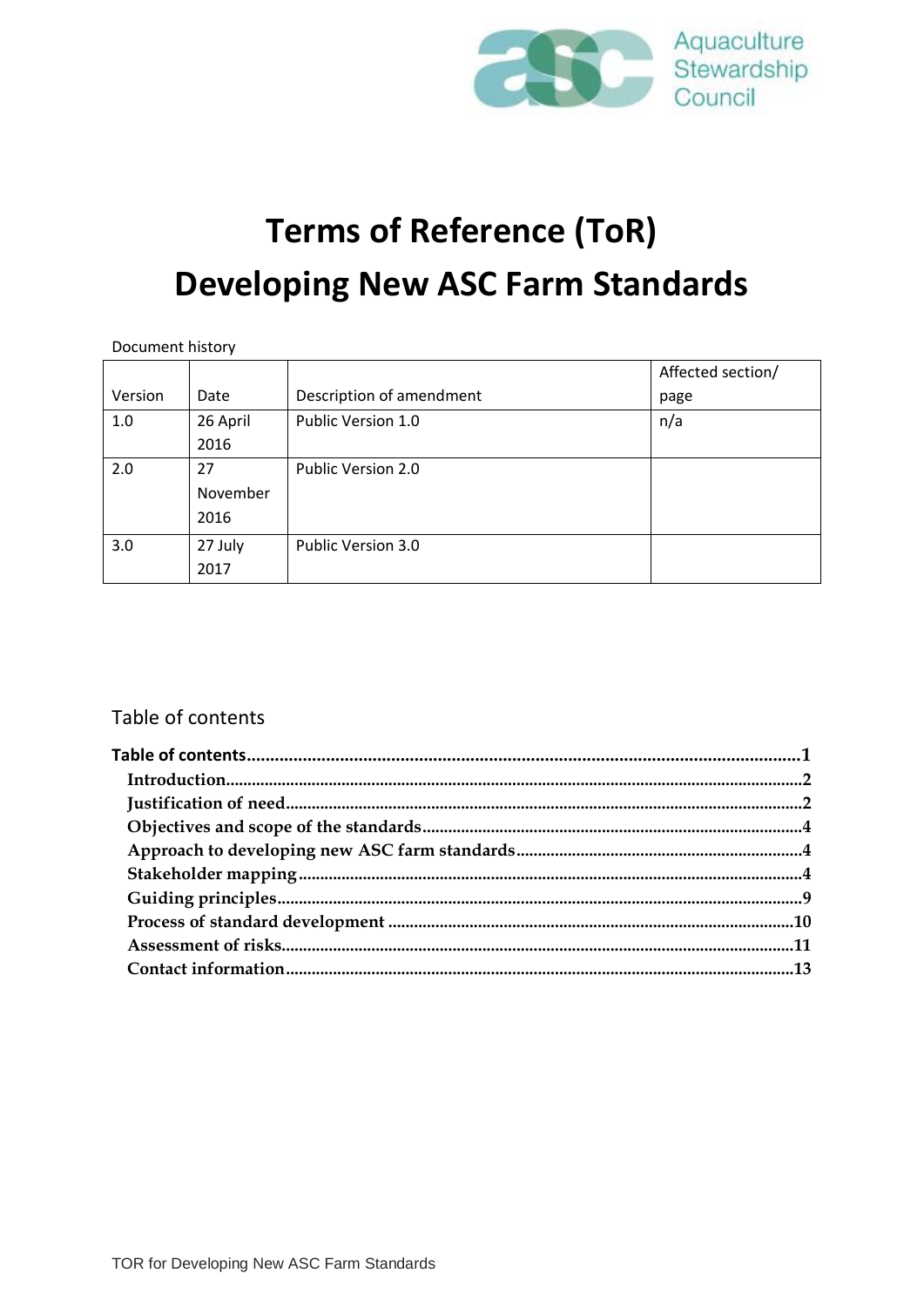

# <span id="page-1-0"></span>**Introduction**

The Aquaculture Stewardship Council (ASC) was founded in 2010 by the World Wildlife Fund (WWF) and the Dutch Sustainable Trade Initiative (IDH) to host of the standards developed by the WWF Aquaculture Dialogues.

The ASC farm standards became operational in 2012 after a system of accreditation and certification was established. Since then the ASC has made great strides with steady growth in the number of certified farms and certified products available around the world. The ASC has established a reputation within the seafood sector and beyond as a credible certification program for farmed seafood. The ASC farm standards are performance-based, scientifically robust and were developed through a transparent multi- stakeholder standard setting process. ASC currently manages (8) eight standards covering 14 different species groups. These include standards for farmed salmon, trout, tilapia, pangasius, shrimp, bivalve shellfish, abalone, seriola and cobia. There are over 500 ASC certified farms and more than 100 farms in assessment.

The first public consultation period for 3 new farm standards ended on July 31. The new farm standards cover the following species groups: sea bass, sea bream, meagre, flatfish, grouper, snapper, barramundi and pompano.

In addition to the three standards up for public consultation the ASC is also working on developing new farm standards for sea cucumber, sturgeon/caviar, Amazonian native finfish, closed-cycle bluefin tuna, recirculating aquaculture systems, crayfish, and carp.

#### **ASC vision and mission**

The vision of the Aquaculture Stewardship Council (ASC) is a world where aquaculture plays a major role in supplying food and social benefits for mankind whilst minimizing or eliminating negative impacts on the environment.

The ASC will do this by using market mechanism to incentivise and create value across the chain to transform aquaculture towards environmental sustainability and social responsibility.

#### **About this ToR document**

This document gives an overview of and guidance for both ASC and interested parties to develop ASC standards for new species and production systems.

It explains (i) why the standards are needed, (ii) the objectives of ASC in developing these standards, (iii) to stakeholder groups how they can engage in the standards development process, (iv) detailed process steps as well as (v) presumed risks of implementing the developed standard, measures to mitigate and/or avoid those risks.

# <span id="page-1-1"></span>**Justification of need**

Increasing global demand for healthy sources of protein relies more and more on aquaculture. In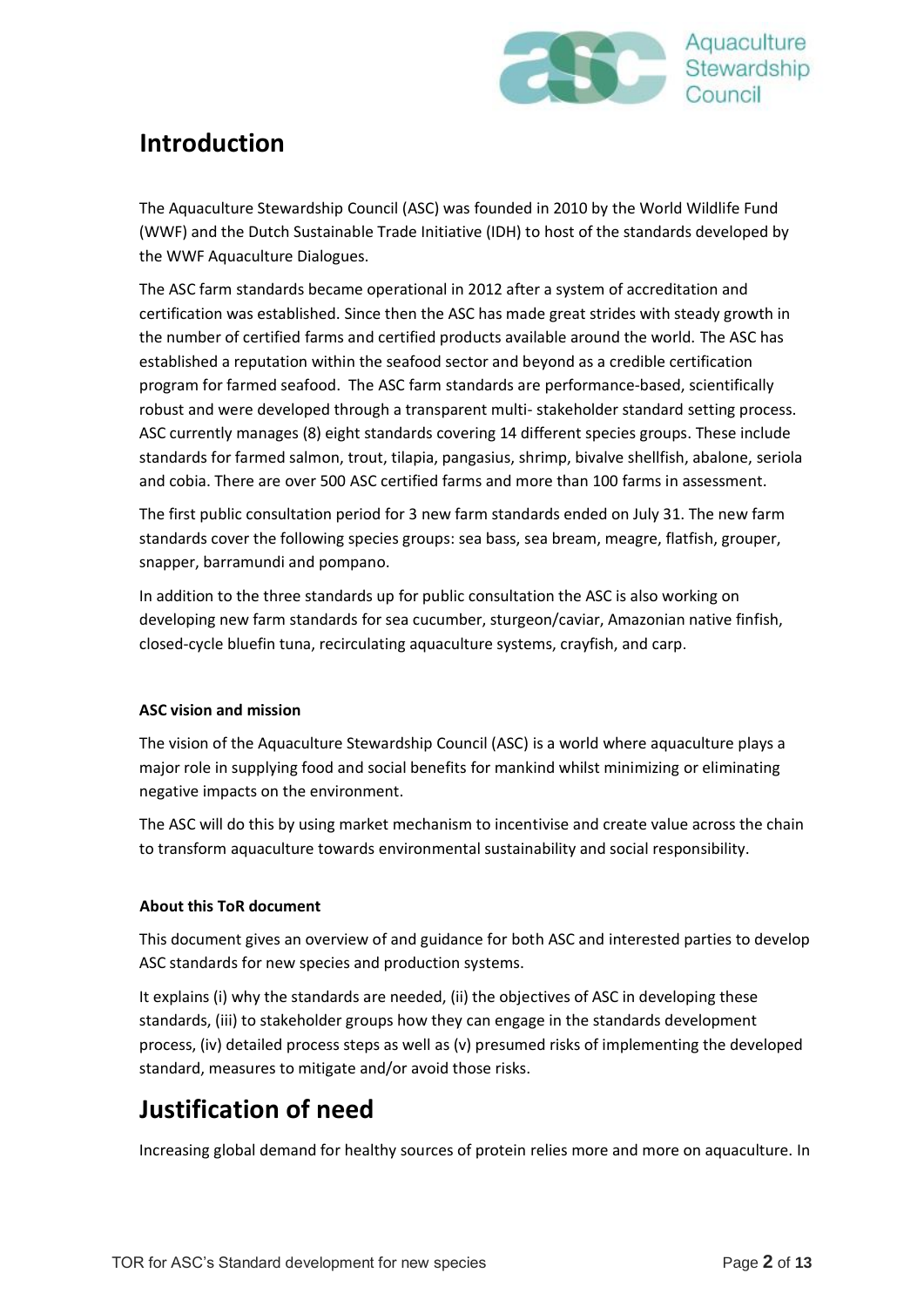

2014, human consumption of farmed fish overtook that of wild fish for the first time<sup>1</sup>.

This trend in farmed fish consumption underlines the ASC's mission to transform aquaculture towards environmentally sustainable and socially responsible.

Being a market-based program, an important consideration in creating standards for new species is based on the market demand. Since being launched, the ASC has received many requests for the development of new standards; these requests include sea bass and sea bream, barramundi, sea cucumber, flatfish, sturgeon/caviar, and close-cycle bluefin tuna.

In developing new standards, the main consideration remains the potential to reduce the negative impacts of aquaculture. There are concerns about the effects of farming fish on the environment, which include dependence on wild fish for feed; discharges of excess nutrients and organic matters; fish escapes; transfer of diseases and parasites between farmed and wild fish; introduction of non-indigenous species, among others. Any adverse effects that fish farming has on the environment has a direct impact on the livelihoods of those who depend on these resources.

While there are standards for responsible fish farming that set out best management practices to help farmers and improve their operations, ASC's approach is complementary. ASC performance metrics, which are a unique feature of the program, are a useful tool to measure impacts of farming fish and shellfish. The ASC also develops standards that set real challenges for the industry to achieve; based on the level of performance exhibited by only perhaps 20% of the sector. With ASC's metric approach, together with the best practices of the industry at the time of the standard's launch, the ASC can make a significant contribution to mitigating the negative impacts of fish and shellfish farming, especially in those countries where best practices, especially for social issues, are not yet the norm.

# <span id="page-2-0"></span>**Overlap with other standard development processes**

The ASC is also currently developing a standard for the production of fish feed used in aquaculture. The draft standard is now available for the 2<sup>nd</sup> public consultation. The ASC and MSC are jointly developing a seaweed standard, which is also open for public comment. In addition, the ASC is running a process (i.e. [ASC Aligned Farm Standard\)](http://www.asc-aqua.org/index.cfm?act=tekst.item&iid=311&iids=549&lng=1) to simplify and harmonise the structure of all current standards aiming to improve implementation efficiency, simplify accreditation and auditor training, promote further program uptake and to facilitate the expansion of the farm standards to cover new species and production systems.

# **Objectives and scope of the standards**

The main objectives of the standards to be developed for other aquaculture species and production systems is in line with the current ASC standards, which are highlighted in the Theory of Change. That is to credibly develop comprehensive and measurable performancebased standards that minimise or eliminate the key negative environmental and social impacts

-

<sup>1</sup> [Food Outlook, FAO 2015](http://www.fao.org/3/a-i4581e.pdf)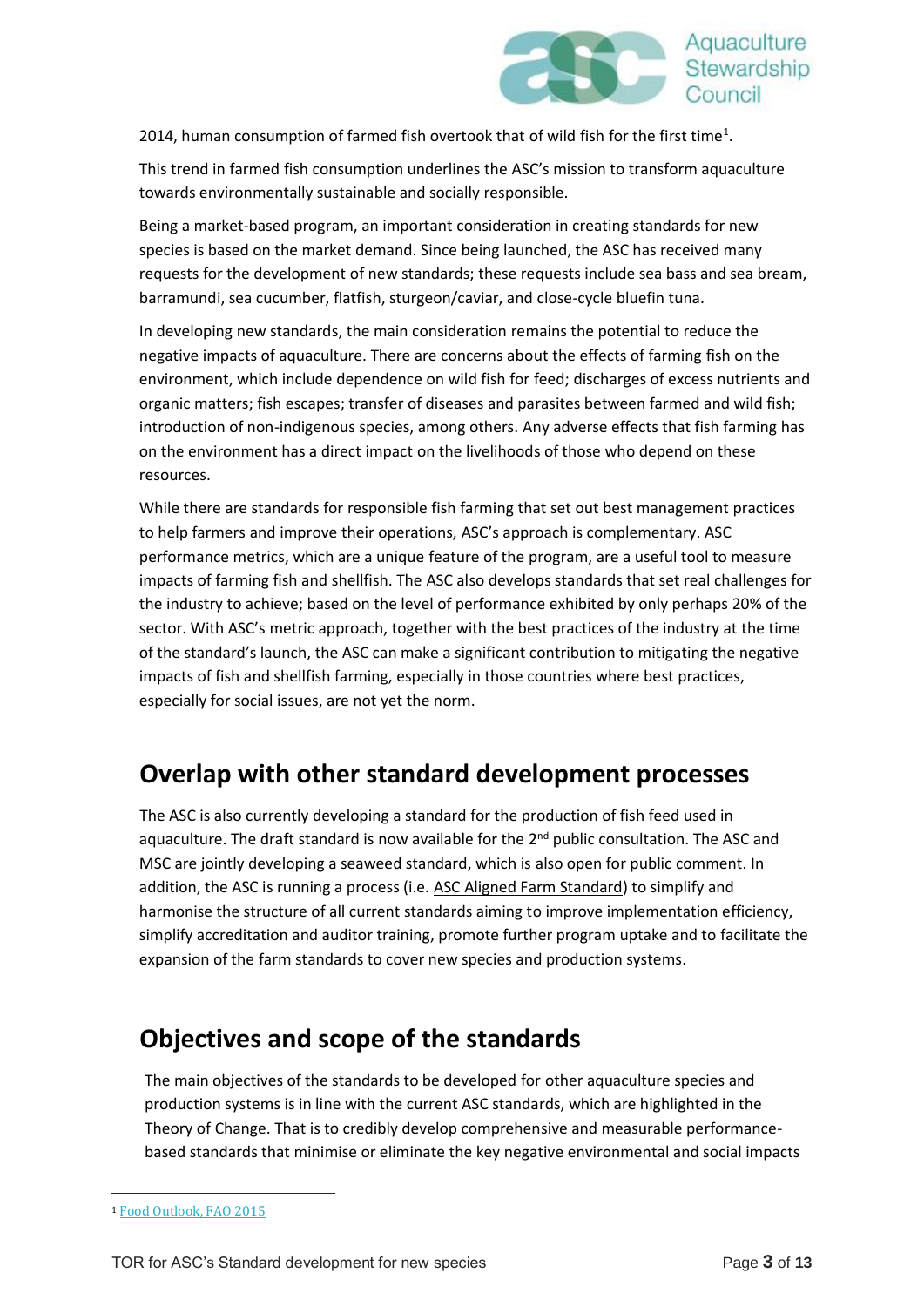

of aquaculture, while permitting the industry to remain economically viable. The standards are to apply to respective species, regardless of their production systems, size of operation and geographic location.

# <span id="page-3-0"></span>**Approach to developing new ASC species standards**

Based on the market demand for new standards, the ASC has moved forward with developing draft standards for the following species groups: Sea Bass, Sea Bream, and Meagre, Flatfish, and Tropical Marine Finfish. The draft standards for Sea Bass, Sea Bream, and Meagre, Flatfish, and Tropical Marine Finfish are currently published on the ASC website and available for public comment. They will be finalized by the end of 2017.

Building upon similarities of both farming practices and types of impacts of certain aquaculture systems, the ASC has taken a practical approach to developing these new standards; basing them on the existing multi-stakeholder derived ASC standards content.

For Flatfish and Sea Bass, Sea Bream, and Meagre, and with the help of NGO and industry partners (e.g. WWF Greece, WWF Croatia, WWF International, WWF Korea, WWF Japan, Andromeda Group, Nireus, Cromaris, Sürsan, Sogn Aqua, China Aquatic Products Packaging and Marketing Association, Jeju Fish-Culture Fisheries Cooperative, Ehime Prefecture Fishery Association) the ASC field-tested combinations of the existing standards that were relevant to the new species. Site visits for Sea Bass, Sea Bream, and Meagre were conducted during the early part of 2017 in Greece, Spain, Croatia, Turkey, and Japan. For Flatfish, site visits were conducted during the latter part of 2016 in South Korea and China and at the beginning of 2017 in Norway. The objective of the field-testing exercise was to identify any gaps between the existing standards content and farming practices and performance of the new species. It followed the pilot assessment approach that had been undertaken against early versions of the ASC standards and the testing of the applicability of the original ASC audit manuals. These draft standards are the result of that gap analysis and incorporate input and recommendations from NGOs and industry.

The draft Tropical Marine Finfish Standard is the culmination of a WWF Coral Triangle Aquaculture Dialogue process that began in 2013. During the three year process, almost 100 stakeholders including producers, civil society organizations, seafood buyers, scientists, academics and government representatives have participated. The draft standard was finalized after a meeting in Bali, Indonesia in December 2016. Species included in this standard are Grouper, Snapper, Barramundi, and Pompano. The standard follows closely in line with the other new draft standards and builds off of the expertise and knowledge base of the original Aquaculture Dialogues.

<span id="page-3-1"></span>As mentioned in the introduction the ASC is also working on developing new farm standards for sea cucumber, sturgeon/caviar, Amazonian native finfish, closed-cycle bluefin tuna, recirculating aquaculture systems, crayfish, and carp.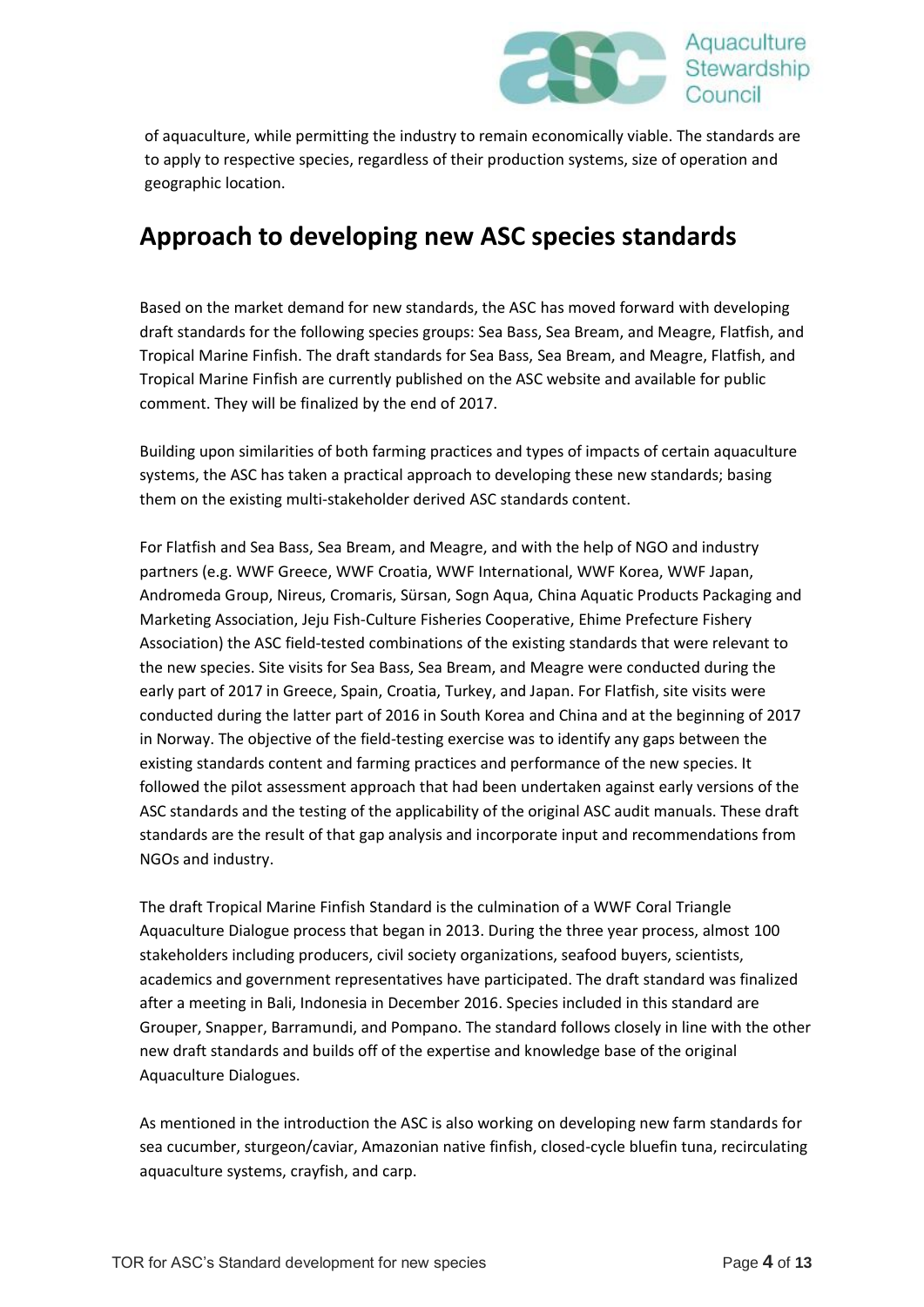

# **Stakeholder mapping**

Like in other standard setting processes that ASC has been running, the major groups of stakeholders include:

- Farmers
- Communities adjacent to farms
- Industry, including suppliers and retailers
- Social and environmental civil society organisations
- Scientists
- Conformity assessment bodies (CABs)/ auditors
- Other standards schemes.

The table below outlines major stakeholder groups, their respective relevance and interest in this standard setting process, and how ASC will be reaching out to them. Based on this stakeholder groups mapping, for each new species standard ASC will be monitoring their participation throughout the process in order to strive for balanced and effective stakeholder participation.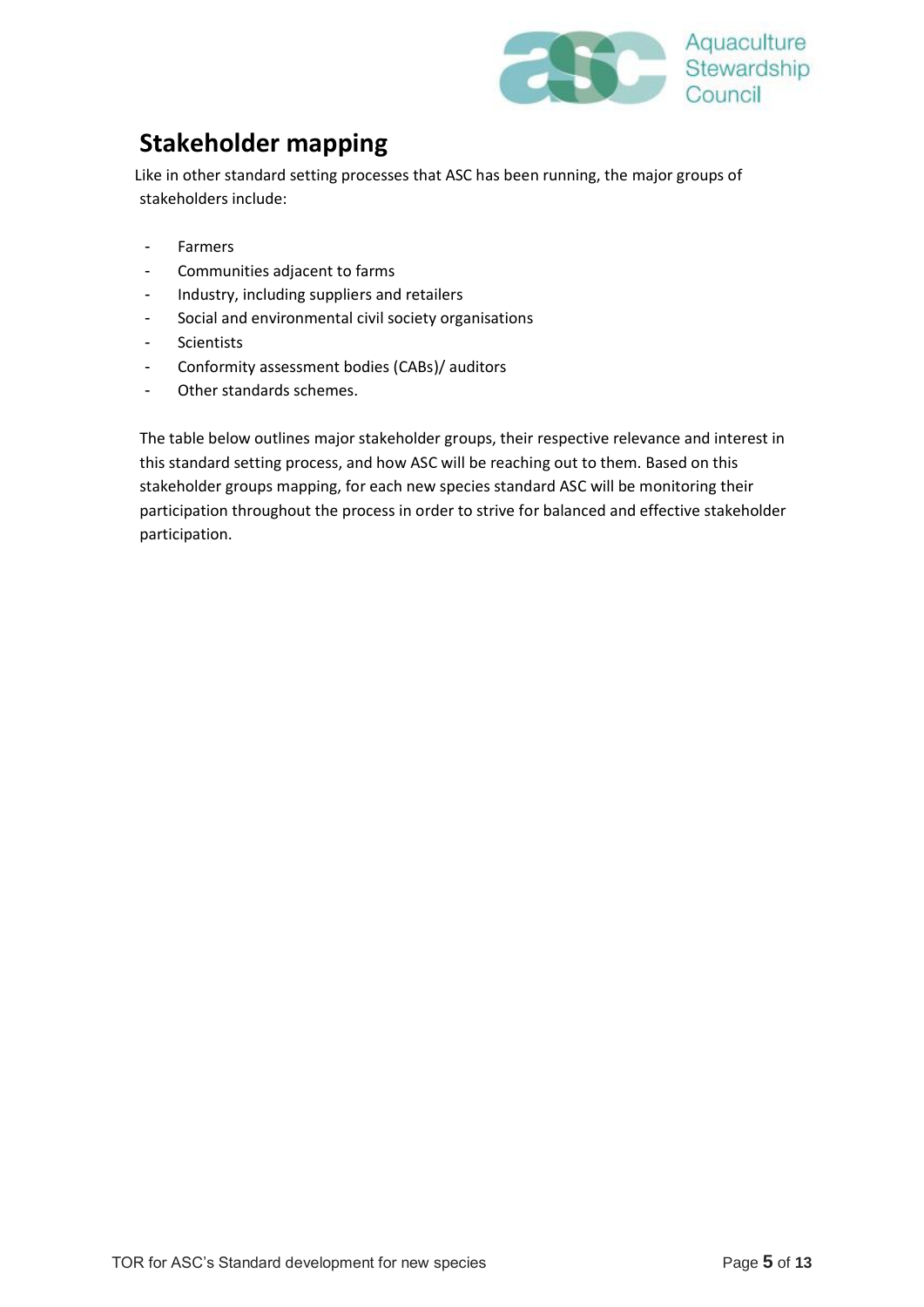

| <b>Main stakeholder</b><br>groups<br>Aquaculture farms of<br>related species<br>(including farm trade<br>bodies /<br>representative<br>organisations) | <b>Relevance</b><br>(why they should<br>participate in the<br>process)<br>Most directly affected<br>group.<br>In order for standards to<br>be effective,<br>requirements must be<br>possible in practice.<br>Farms can provide these<br>practical insights. | Interest in the process<br>and standards<br>Attainable standards<br>that create added<br>value when farms get<br>certified.                | <b>Outreach strategies for</b><br>participation in revision<br>direct contact with farms<br>where necessary, translation<br>of necessary documents (e.g.<br>this TOR, draft standards,<br>synopsis, final standards)<br>via Conformity assessment<br>bodies (CABs)<br>local/regional workshops,<br>where and when necessary<br>participation in pilot | <b>Communication means</b><br>E-mail newsletter (if<br>possible)<br>Website (if possible)<br>Webinars (if possible)<br>In person to the extent<br>possible (e.g. workshops)<br>Through trade associations<br>Through local civil society<br>organisations | <b>Participation goal</b><br>Farms in all active<br>countries and regions<br>of the related species |
|-------------------------------------------------------------------------------------------------------------------------------------------------------|-------------------------------------------------------------------------------------------------------------------------------------------------------------------------------------------------------------------------------------------------------------|--------------------------------------------------------------------------------------------------------------------------------------------|-------------------------------------------------------------------------------------------------------------------------------------------------------------------------------------------------------------------------------------------------------------------------------------------------------------------------------------------------------|-----------------------------------------------------------------------------------------------------------------------------------------------------------------------------------------------------------------------------------------------------------|-----------------------------------------------------------------------------------------------------|
| Communities<br>(around farms<br>growing related<br>species)<br>(This group may be<br>represented by<br>SNGO's, see below)                             | Directly affected group.<br>Some standards<br>requirements are about<br>local communities.                                                                                                                                                                  | Standards that take<br>care of reducing<br>negative impacts of<br>adjacent farms on their<br>livelihoods.                                  | where necessary, translation<br>of certain process documents<br>(e.g. this TOR, draft<br>standards, synopsis, final<br>standards<br>via social ngo's where<br>possible<br>local/regional workshops,<br>where and when necessary<br>participation in pilot                                                                                             | E-mail newsletter (if<br>possible)<br>Website (if possible)<br>Webinars (if possible)<br>In person to the extent<br>possible (e.g. workshops)<br>Through (local) social /<br>environmental ngo's                                                          | People living around<br>certified farms in all<br>active countries and<br>regions                   |
| Industry (retails,<br>processing/trading<br>companies)                                                                                                | Indirectly affected<br>group.<br>Credible standards that<br>do not challenge their<br>continued and<br>consistent supply, and                                                                                                                               | Attainability of<br>standards that do not<br>create high costs for<br>certified products.<br>Facing end consumers,<br>retail likes to make | Direct contact with these<br>companies (e.g. through ASC<br>Outreach colleagues)<br>Face-to-face meetings at or<br>around conferences/trade<br>fairs                                                                                                                                                                                                  | E-mail newsletter<br>website<br>webinars<br>In person to the extent<br>possible (e.g. workshops)<br>Trade press                                                                                                                                           | Companies trading<br>related species<br>Companies in all active<br>countries and regions            |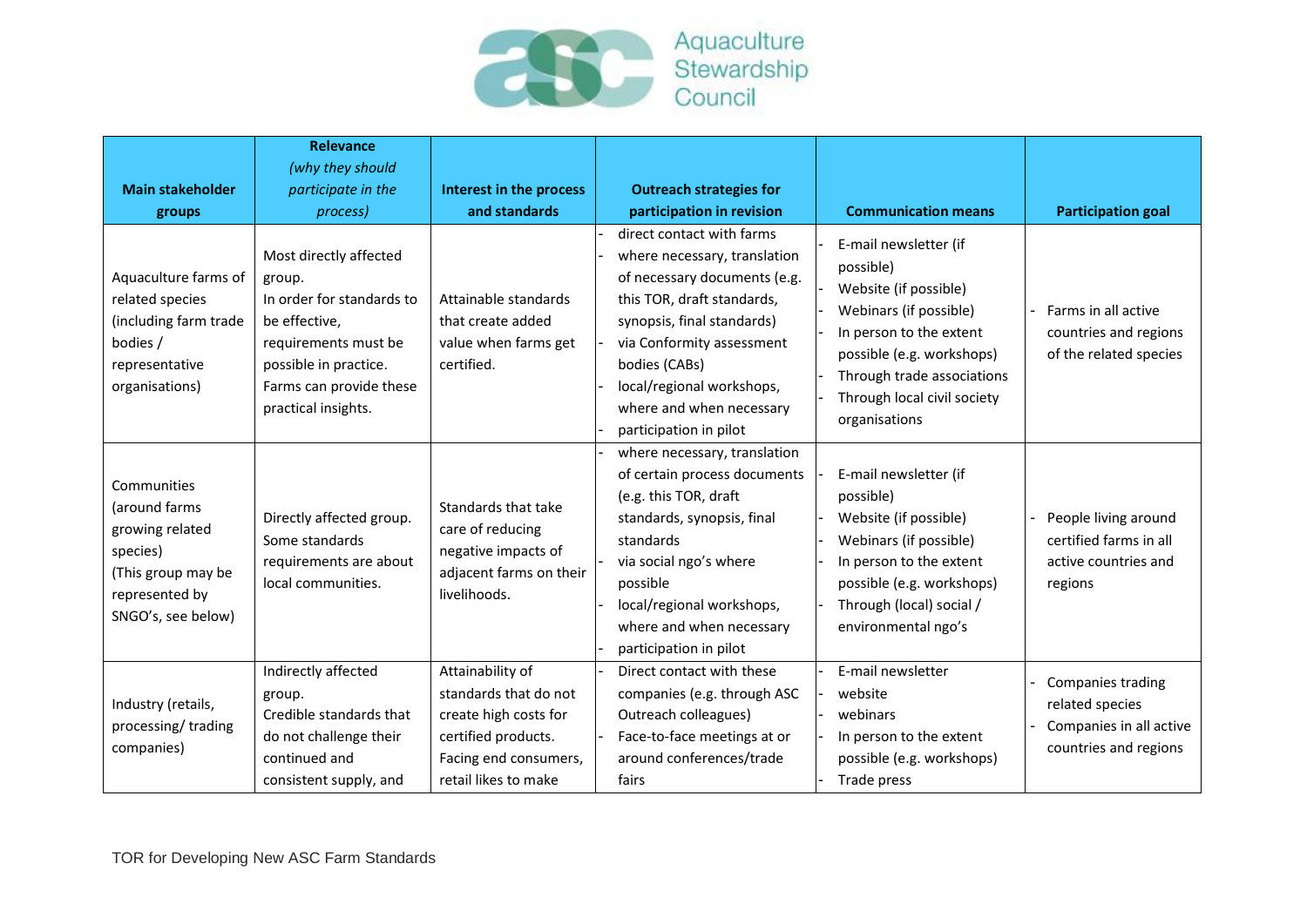

| <b>Main stakeholder</b><br>groups                                           | <b>Relevance</b><br>(why they should<br>participate in the<br>process)                                        | Interest in the process<br>and standards                                       | <b>Outreach strategies for</b><br>participation in revision                                                                                                                          | <b>Communication means</b>                                                                       | <b>Participation goal</b>                                                                               |
|-----------------------------------------------------------------------------|---------------------------------------------------------------------------------------------------------------|--------------------------------------------------------------------------------|--------------------------------------------------------------------------------------------------------------------------------------------------------------------------------------|--------------------------------------------------------------------------------------------------|---------------------------------------------------------------------------------------------------------|
|                                                                             | yet help strengthen their<br>reputation.                                                                      | sure relevant issues<br>will be covered in<br>standards.                       |                                                                                                                                                                                      |                                                                                                  |                                                                                                         |
| Civil society<br>organisations - both<br>environmental and<br>social (NGOs) | Experience/knowledge<br>of and insights in issues<br>that will be in the<br>standards                         | Key environmental and<br>social concerns are<br>addressed in the<br>standards. | Direct contact with these<br>organisations<br>Face-to-face meetings at or<br>around conferences/trade<br>fairs                                                                       | E-mail newsletter<br>website<br>webinars<br>In person to the extent<br>possible (e.g. workshops) | Both local and<br>international NGOs                                                                    |
| Governments<br>(including inter-<br>governmental<br>agencies)               | Alignment with national<br>and international<br>sustainability<br>development goals<br>(SDGs)                 | No impose of technical<br>barriers to trade (TBT)<br>in standards              | direct contact with<br>government officials (or<br>through consultants)<br>where necessary, organise<br>discussions with government<br>officials<br>Public consultation<br>workshops | E-mail newsletter<br>website<br>webinars<br>In person to the extent<br>needed (e.g. workshops)   | Representatives of<br>governments where<br>related species are<br>widely farmed                         |
| Scientists/Academics                                                        | Knowledge and their<br>scientific approach                                                                    | Standards are science-<br>based                                                | direct contact with scientists<br>where necessary, organise<br>discussions with them<br>Where necessary, have them<br>do specific research on<br>identified topics                   | E-mail newsletter<br>website<br>webinars<br>In person to the extent<br>possible (e.g. workshops) | Scientists/researchers<br>of the related species                                                        |
| Conformity<br><b>Assessment Bodies</b><br>(CABs)                            | Besides farmers and<br>local NGOs, CABs have<br>practical insights on field<br>implementation of<br>standards | Auditability of the<br>standards and<br>reasonable auditing<br>costs           | Direct contact with these<br>organisations<br>Face-to-face meetings at or<br>around conferences/trade<br>fairs                                                                       | E-mail newsletter<br>website<br>webinars<br>In person (e.g. workshops)                           | <b>Both ASC accredited</b><br>and non-accredited<br>CABs<br>- CABs familiar with the<br>related species |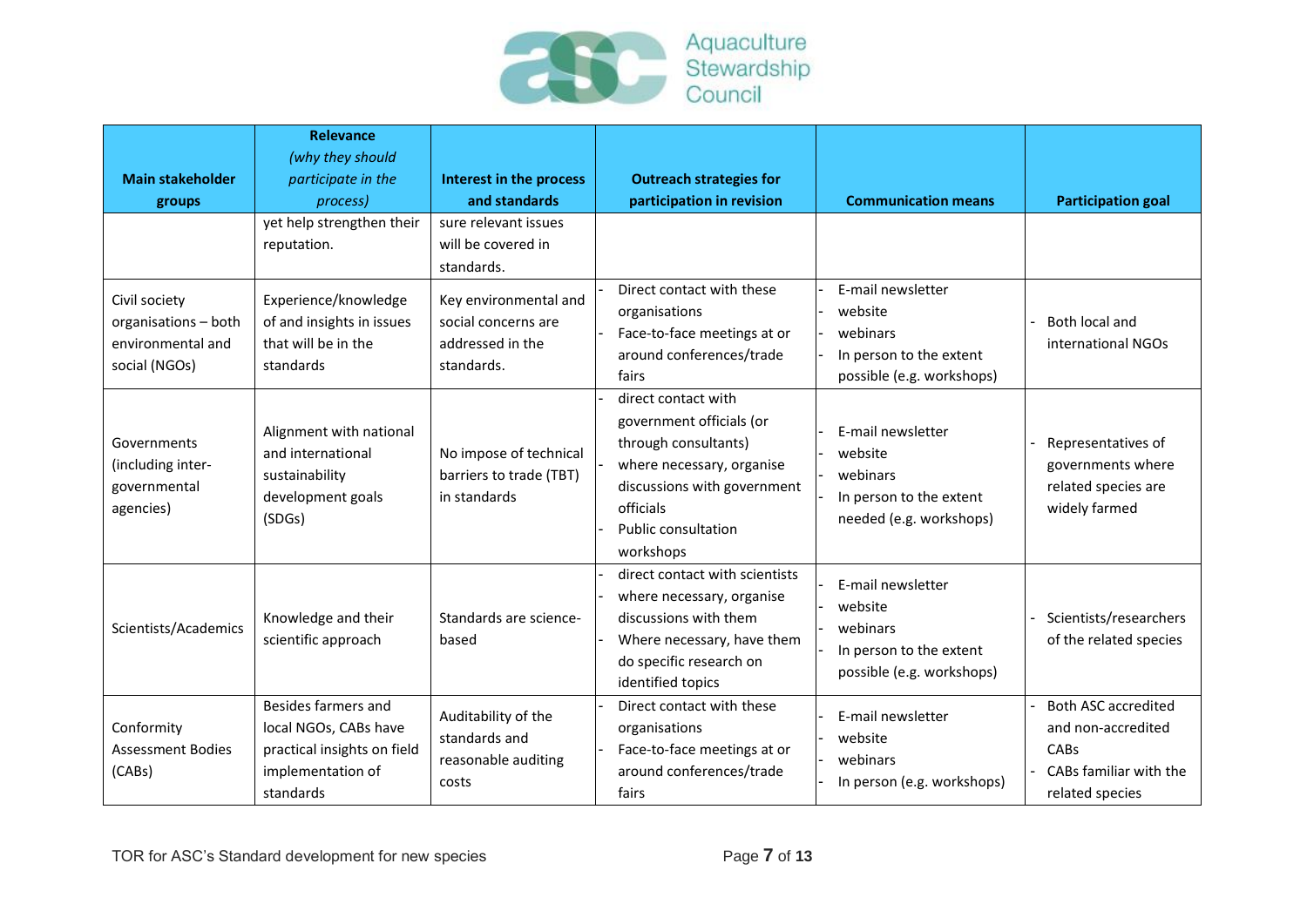

| <b>Main stakeholder</b><br>groups                                                                                    | Relevance<br>(why they should<br>participate in the<br>process)<br>These will not | Interest in the process<br>and standards                       | <b>Outreach strategies for</b><br>participation in revision | <b>Communication means</b><br>E-mail newsletter                                                                                           | <b>Participation goal</b>                                                              |
|----------------------------------------------------------------------------------------------------------------------|-----------------------------------------------------------------------------------|----------------------------------------------------------------|-------------------------------------------------------------|-------------------------------------------------------------------------------------------------------------------------------------------|----------------------------------------------------------------------------------------|
| Funder(s), funding<br>this project                                                                                   | participate in the project<br>will be informed on the<br>progress.                |                                                                |                                                             | website<br>webinars<br>In person                                                                                                          | - To fund the project<br>To fund the project-<br>related pilots                        |
| Farm inputs<br>suppliers and service<br>providers (e.g. feed,<br>broodstocks,<br>consultants for BEIAs<br>or p-SIAs) | Practical experience and<br>knowledge of the areas<br>of their business           | No adverse effect to<br>their business due to<br>the standards | Direct contact<br>Indirect contact via CABs                 | E-mail newsletter<br>website<br>webinars<br>In person (e.g. workshops)                                                                    | - At least one<br>representative of each<br>type of suppliers and<br>service providers |
| Other aquaculture<br>standards schemes<br>(e.g. GlobalG.A.P.,<br>BAP, etc.)                                          | Knowledge and<br>experience of the related<br>species.                            | Minimal to no overlaps<br>with their standards                 | Direct contact<br>Workshops/ meetings                       | E-mail newsletter<br>website<br>webinars<br>In person to the extent<br>possible (e.g. workshops)<br>As observers in relevant<br>meetings. | At least<br>representatives of<br>GlobalG.A.P. and BAP                                 |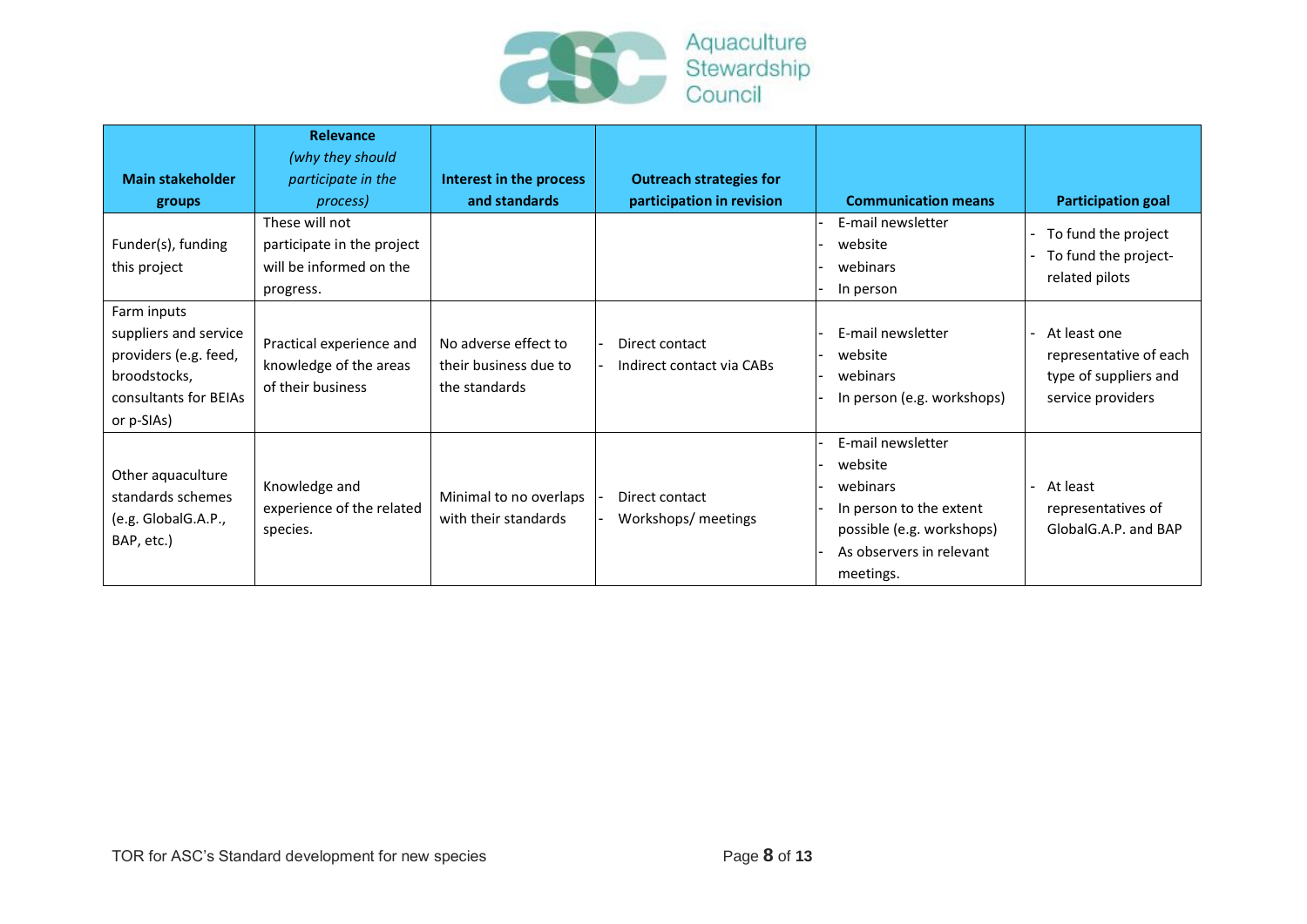

# <span id="page-8-0"></span>**Guiding principles**

The overall principles of the ASC programme include:

- **Credible**: ASC standards are developed and implemented according to FAO Technical Guidelines on Aquaculture Certification and ISEAL Codes of Good Practices – multi-stakeholder, transparent, incorporating science-based performance metrics.
- Meaningful: including science-based performance metrics, the requirements in the standards are relevant to managing major impacts, realistic, measurable, and auditable.
- **Effective:** a globally recognised, market-oriented programme that aims to promote meaningful improvements in aquaculture production in a credible and cost efficient way that adds real value to producers and buyers of certified products.

This standard setting process also adheres to the guiding principles described in the Standard Setting Procedure as follows:

- **Improvement** The standards are reviewed and revised (as needed) every five years, at a minimum. This allows the ASC to incorporate learning from stakeholders' feedback and from the Monitoring & Evaluation (M&E) programme. Performance levels will be adjusted over time to reflect new data, improved practices and new technology.
- **Relevance** The standards focus on key social and environmental issues that have been collectively identified and agreed to be addressed by stakeholders through various dialogues. The ASC strives for science-based, metrics and performance-based requirements that are objectively verifiable. The standards' requirements are formulated in a way that facilitates consistent understanding.
- **Rigour**  The standards are based on performance data from standards implementing facilities that represent the sector's best practices across different regions. The standards are based on impact (i.e. the issue that the ASC intends to minimise), principle (i.e. the guiding principle for addressing the impact), criteria (i.e. the areas to be focused on to address the impact), indicator (i.e. the measurement determining the extent of the impact) and requirement (i.e. the performance level that must be reached to determine if the desired impact is achieved).
- **Engagement** Multiple stakeholder groups are proactively engaged throughout the standard setting process, from the initial feedback through the decision-making stages. Final decisions are taken by the Supervisory Board, which is also multi-stakeholder.
- **Transparency** All information of the standard setting process is made publicly available on the ASC website. The information is up-to-date, including the TOR, synopsis of public comments, draft version(s) of the standards, and the final (valid) version of the standards.
- **Accessibility** The standards' requirements are not overly burdensome. The standards do not create obstacles to trade or exclude small-scale farms from market access. Standards and guidance documents are translated into different languages as deemed necessary.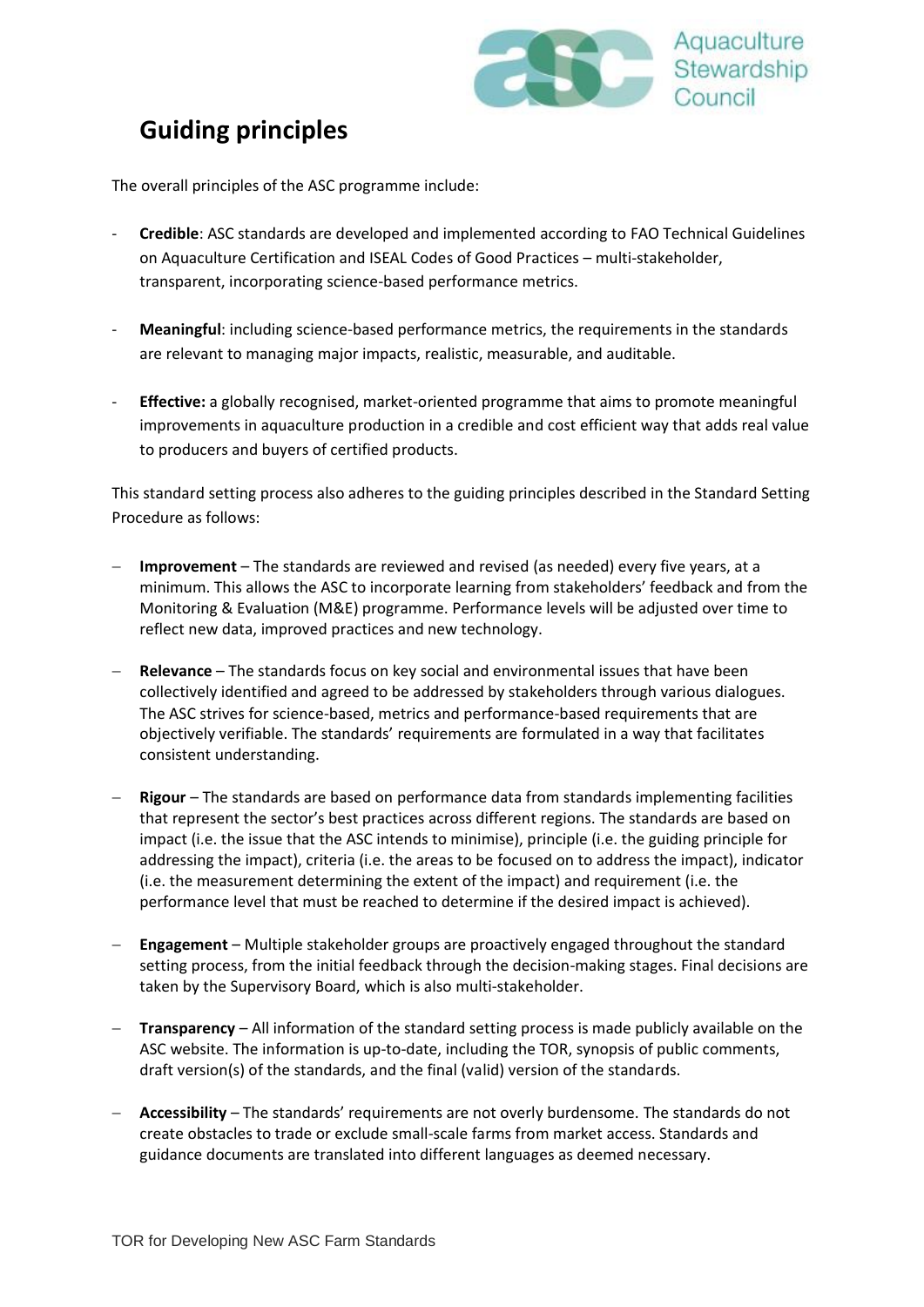

# <span id="page-9-0"></span>**Process of standard development**

Timelines are roughly estimated and the progress of the project (this table) is updated on a regular basis (every 3 months)

| <b>Activity</b>                     | <b>Timelines</b> | <b>Output</b>                | By                                                 |
|-------------------------------------|------------------|------------------------------|----------------------------------------------------|
| 1 <sup>st</sup> public consultation | June-July 2017   | Received comments from       | Public/Interested                                  |
| on new ASC species                  |                  | the public                   | Stakeholders                                       |
| standards (ASC Sea                  |                  |                              |                                                    |
| Bass, Sea Bream, and                |                  |                              |                                                    |
| Meagre Standard, ASC                |                  |                              |                                                    |
| Flatfish Standard, and              |                  |                              |                                                    |
| <b>ASC Tropical Marine</b>          |                  |                              |                                                    |
| Finfish Standard)                   |                  |                              |                                                    |
| Process received                    | August 2017      | Summary of comments +        | <b>ASC Secretariat</b>                             |
| comments for the 1 <sup>st</sup>    |                  | amended draft standards      |                                                    |
| public consultation on              |                  |                              |                                                    |
| new ASC species                     |                  |                              |                                                    |
| standards (ASC Sea                  |                  |                              |                                                    |
| Bass, Sea Bream, and                |                  |                              |                                                    |
| Meagre Standard, ASC                |                  |                              |                                                    |
| Flatfish Standard, and              |                  |                              |                                                    |
| <b>ASC Tropical Marine</b>          |                  |                              |                                                    |
| Finfish Standard)                   |                  |                              |                                                    |
| Post draft ASC Sea Bass,            | August-          | Received comments from       | Public/Interested                                  |
| Sea Bream, and Meagre               | September 2017   | the public                   | <b>Stakeholders</b>                                |
| Standard, ASC Flatfish              |                  |                              |                                                    |
| Standard, and ASC                   |                  |                              |                                                    |
| <b>Tropical Marine Finfish</b>      |                  |                              |                                                    |
| Standard for 2 <sup>nd</sup> public |                  |                              |                                                    |
| consultation round                  |                  |                              |                                                    |
| Finalize and approve                | September-       | Standard v.1.0 published     | <b>ASC Secretariat</b><br>$\overline{\phantom{a}}$ |
| new standards                       | October 2017     | and ready for use            | SB approve<br>$\overline{\phantom{a}}$             |
| Developing Audit                    | September-       | <b>Audit Manuals for Sea</b> | <b>ASC Secretariat</b><br>$\overline{\phantom{m}}$ |
| Manuals                             | October 2017     | Bass, Sea Bream, and         | TAG approve                                        |
|                                     |                  | Meagre Standard, Flatfish    |                                                    |
|                                     |                  | Standard, and Tropical       |                                                    |
|                                     |                  | Marine Finfish Standard      |                                                    |
| <b>Site Visits and Field</b>        | June-December    | Draft Standard for 1st       | <b>ASC Secretariat</b>                             |
| Testing for                         | 2017             | Round of Public              |                                                    |
| Sturgeon/Caviar                     |                  | Consultation                 |                                                    |
| Site Visits and Field               | June-December    | Draft Standard for 1st       | <b>ASC Secretariat</b>                             |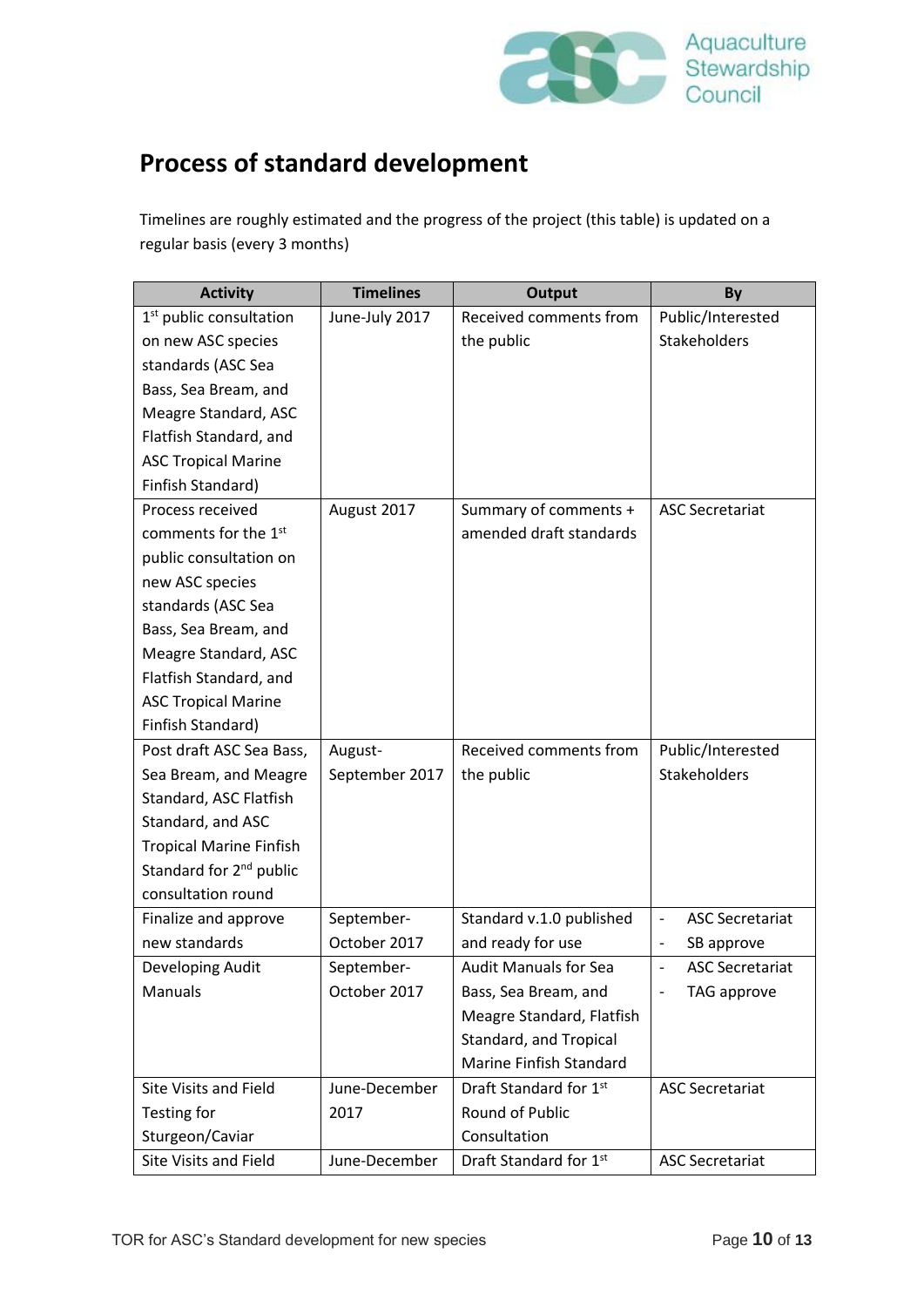

| <b>Activity</b>              | <b>Timelines</b> | Output          | B٧ |
|------------------------------|------------------|-----------------|----|
| <b>Testing for Amazonian</b> | 2017             | Round of Public |    |
| Finfish                      |                  | Consultation    |    |

### <span id="page-10-0"></span>**Decision making procedure**

The ASC's Supervisory Board (SB) supported by the work of the Technical Advisory Group (TAG) will provide decision making oversight. The ASC secretariat will coordinate the project.

#### **TAG's responsibility**

The TAG has the task to:

- Review the new draft standards and related logged issues; and,
- Provide inputs on proposed changes based on stakeholder input;
- Advise ASC's Supervisory Board (SB) on the final decision to approve and publish the new farm standards

#### **TAG membership**

- Members of the TAG are able and willing to share relevant knowledge and expertise on accreditation, certification, and relevant, related issues and will be able to spend sufficient time to support this project.
- Members must demonstrate affinity with the ASC's objectives and the membership must reflect necessary representation from relevant technical areas and a broad background.
- The TAG Chair, will be the main point of contact to ASC's Head of Standards & Science.

#### **Reporting requirements:**

• The Chair shall ensure minutes of all proceedings at meetings of the TAG are kept, including the names of those members of any required Working Group present at each such meeting, and all views, advice, recommendations and opinions of the Working Group.

• Chatham House Rules will be applied for all public documents related to this project.

#### **Decision-making procedure:**

• When consensus is not possible, the TAG will apply the principle of 'majority voting' and will report the different opinions, the votes attributed and a summary of each opinion. The TAG will advise ASC's Supervisory Board (SB) for the SB to take a final decision.

#### **Meetings:**

• The ASC strives to work in a cost and time efficient manner and has a strong preference to work primarily via e.g. teleconference and e-mail. Meeting schedules will be set to allow participation at reasonably convenient times.

• Need for in person meeting(s) will be decided as the process progresses.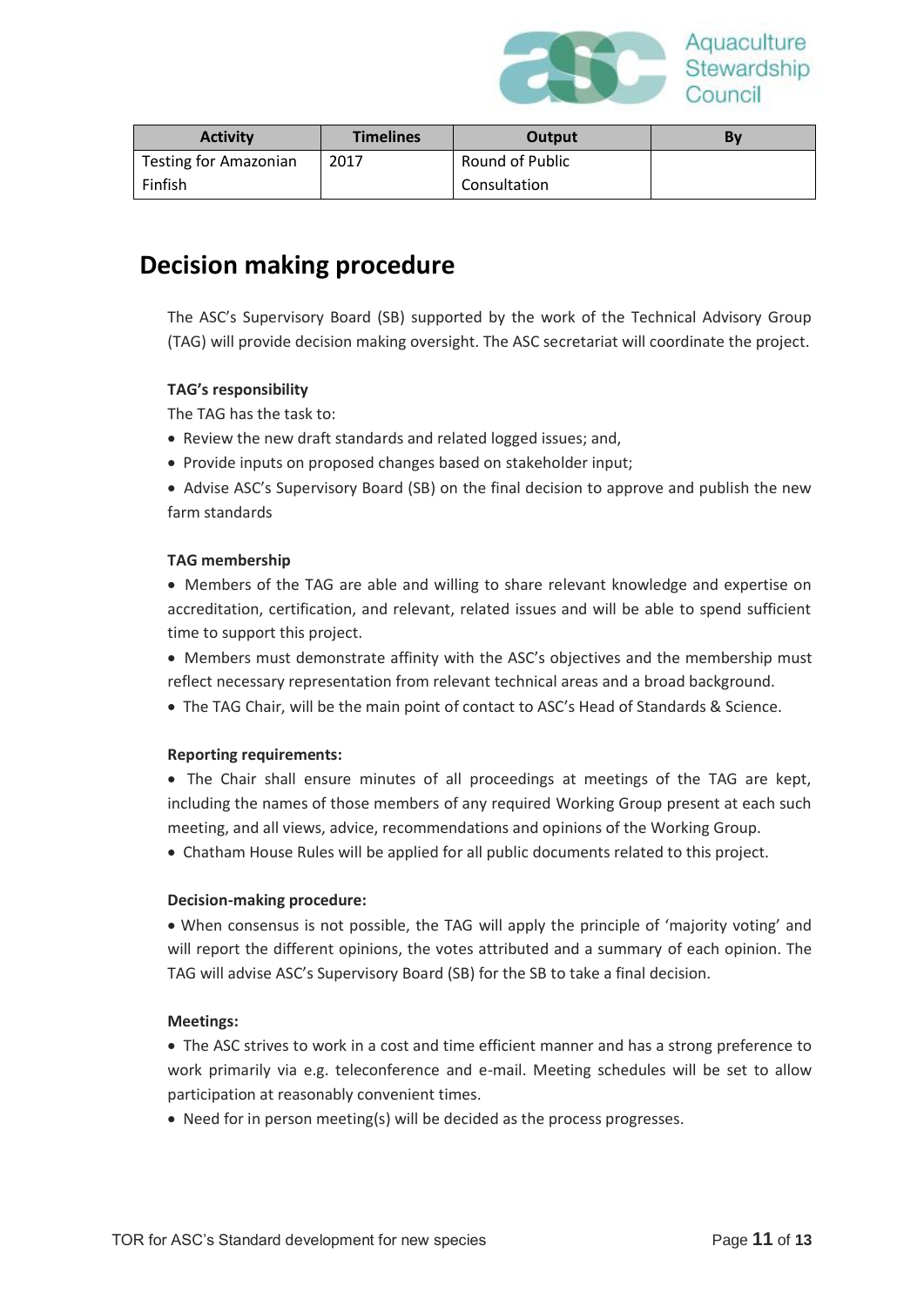

### **Assessment of risks**

The following are identified factors that may affect ASC to achieve its intended changes (impacts) as defining in the ASC Theory of Change.

#### **Disease outbreaks and natural events**

Infectious disease is a major problem for aquaculture. An outbreak can wipe out the entire stock and requires enormous efforts and resources to implement corrective measures. Similar or even more adverse effects on the sector can be created by nature. Algal bloom (allegedly caused by El Niño that raised the ocean temperature) has recently cost \$800m for the salmon sector in Chile. The Early Mortality Syndrome, an on-going threat has devastated shrimp production in parts of Asia at a cost of US\$ billions.

When such things happen, a farmers' priority is switched to business recovery. And that affects ASC's uptake, a precondition for any standard scheme to be able to create mid to long term changes (impacts).

#### **Low level of advancement in farming practices**

When farming practices are not very advanced and the standard is set at a high level, the gap in performance would discourage farmers to embrace the standards or it will take a long time for changes to take place.

#### **Unregulated expansion**

Success with certification may lead farmers and their neighbours to expanding production areas. In some places the expansion is unregulated partly because of its rapid pace driven by economic gains while the formal process of application for license takes time. On the other hand, in some origins, socio-economic reasons that are more prevalent for the livelihoods of local communities may persist even if regulation forbids such practices, especially if enforcement is not strict.

Regardless the reasons, unregulated expansion usually couples with less to no environmental and social stewardship.

#### **Measures to manage the risk factors**

ASC is actively working with other standard schemes (BAP) and other initiatives and governments to promote zonal management approach to aquaculture. Not only does this approach help with effective disease management on a large scale it also addresses issues like water resources, which are as critical for aquaculture as for any other commodity produced in a particular zone.